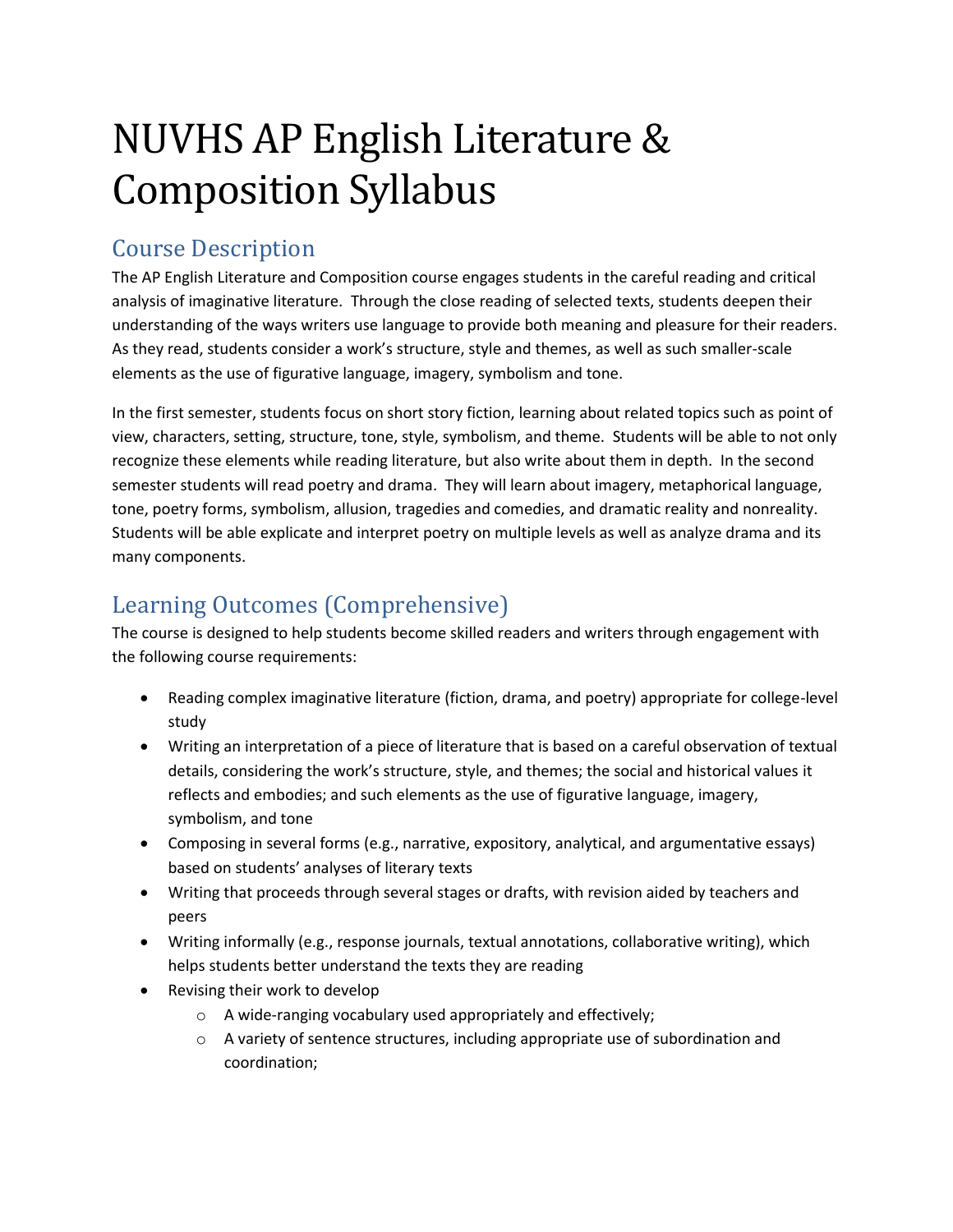- $\circ$  Logical organization, enhanced by techniques such as repetition, transitions, and emphasis;
- o A balance of generalization and specific, illustrative detail; and
- o An effective use of rhetoric, including tone, voice, diction, and sentence structure.

## Required Texts

#### Primary Text



*Literature: An Introduction to Reading and Writing*, Sixth Compact Edition Editors: Edgar V. Roberts and Robert Zweig Publisher: Pearson Copyright ©2015, 2012, and 2008 ISBN-13: 978-0321944788 ISBN-10: 032194478X

#### Independent Reading Choices

Every two units, students must choose one book from a short list of books to read independently. The following are your choices:

| <b>Units</b> | Semester 1           |                |       |             | Semester 2                                                     |               |                   |      |
|--------------|----------------------|----------------|-------|-------------|----------------------------------------------------------------|---------------|-------------------|------|
| $1 - 2$      | <b>Ancient Works</b> |                |       |             | 1940-1969                                                      |               |                   |      |
|              | <b>Title</b>         | Author         | Genre | <b>Date</b> | <b>Title</b>                                                   | <b>Author</b> | <b>Genre</b> Date |      |
|              | Medea                | Euripides play |       | 431 BC      | Things Fall                                                    | Chinua        |                   | 1958 |
|              | <i>The</i>           | Homer          | epic  | (no         | Apart                                                          | Achebe        | novel             |      |
|              | Odyssey              |                | poem  | date)       | $\overrightarrow{W}$ ho's Afraid of $\overrightarrow{E}$ dward |               |                   |      |
|              | Antigone             | Sophocles play |       | 441 BC      | Virginia                                                       | Albee         | play              | 1962 |
|              | <b>Oedipus</b>       |                |       |             | Woolf?                                                         |               |                   |      |
|              | Rex                  | Sophocles play |       | 429 BC      | Another                                                        | James         | novel             | 1962 |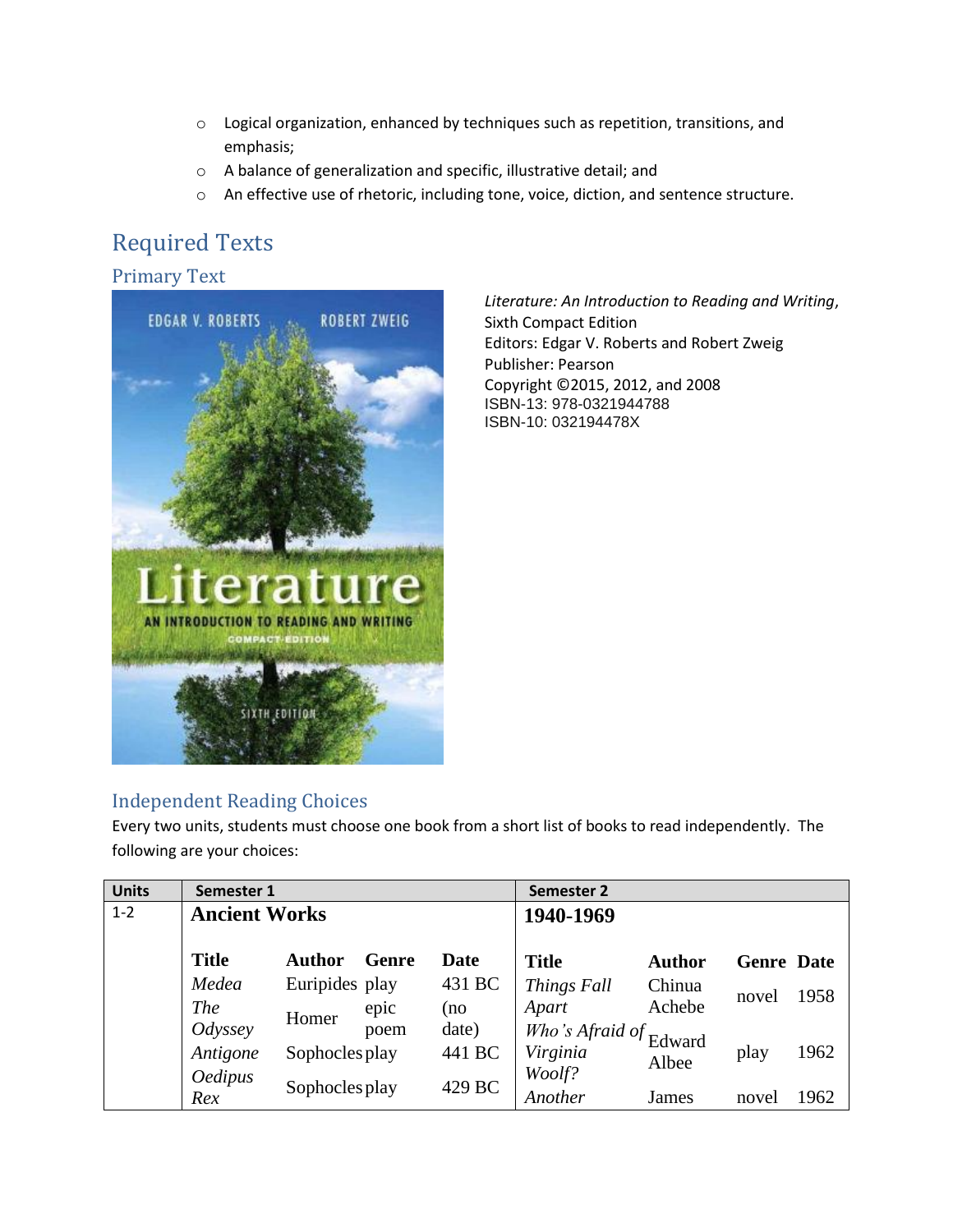|  | Country                               | Baldwin                  |       |      |
|--|---------------------------------------|--------------------------|-------|------|
|  | Waiting for                           | Samuel                   |       | 1953 |
|  | Godot                                 | <b>Beckett</b>           | play  |      |
|  | The Plague                            | Albert<br>Camus          | novel | 1947 |
|  | Invisible Man                         | Ralph<br>Ellison         | novel | 1952 |
|  | Lord of the<br>Flies                  | William<br>Golding       | novel | 1954 |
|  | A Raisin in the<br>Sun                | Lorraine<br>Hansberry    | play  | 1959 |
|  | Catch-22                              | Joseph<br>Heller         | novel | 1961 |
|  | One Flew Over                         |                          |       |      |
|  | the Cuckoo's<br><b>Nest</b>           | Ken Kesey novel          |       | 1962 |
|  | A Separate<br>Peace                   | John<br>Knowles          | novel | 1959 |
|  | To Kill a<br>Mockingbird              | Harper Lee novel         |       | 1960 |
|  | The Crucible                          | Arthur<br>Miller         | play  | 1953 |
|  | Death of a<br>Salesman                | Arthur<br>Miller         | play  | 1949 |
|  | House Made of N. Scott<br>Dawn        | Momaday                  | novel | 1968 |
|  | Wise Blood                            | Flannery<br>O'Connor     | novel | 1952 |
|  | 1984                                  | George<br>Orwell         | novel | 1949 |
|  | Cry, the<br><b>Beloved</b><br>Country | Alan Paton novel         |       | 1948 |
|  | All the King's<br>Men                 | Robert<br>Penn<br>Warren | novel | 1946 |
|  | The Chosen                            | Chaim<br>Potok           | novel | 1967 |
|  | Wide Sargasso<br>Sea                  | Jean Rhys novel          |       | 1966 |
|  | The Catcher in JD<br>the Rye          | Salinger                 | novel | 1951 |
|  | Rosencrantz<br>and                    | Tom<br>Stoppard          | play  | 1966 |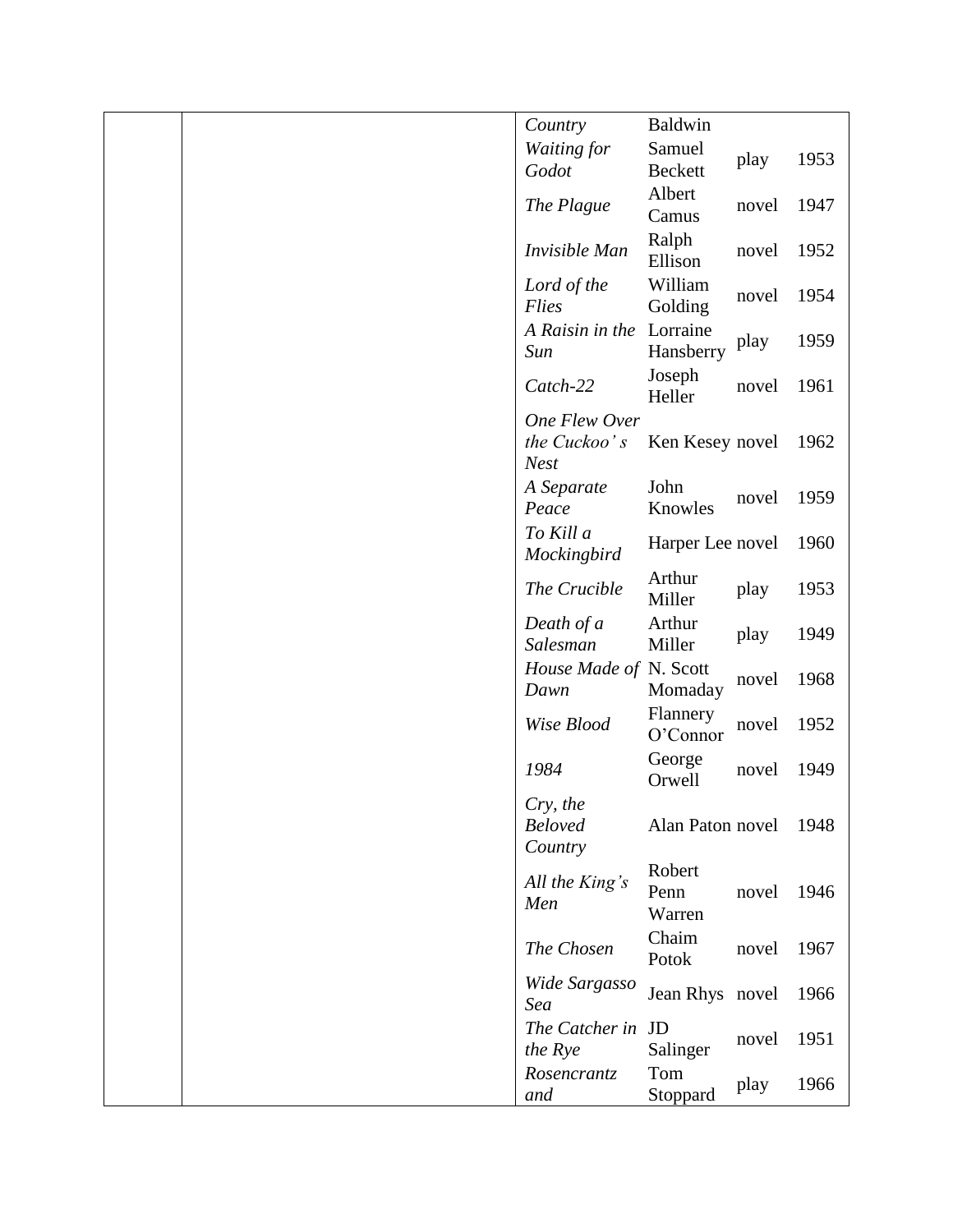|         |                                                                      |                            |                      |                      | Guildenstern<br>Are Dead                     |                            |                   |      |
|---------|----------------------------------------------------------------------|----------------------------|----------------------|----------------------|----------------------------------------------|----------------------------|-------------------|------|
|         |                                                                      |                            |                      |                      | Cat's Cradle                                 | Kurt<br>Vonnegut           | novel             | 1963 |
|         |                                                                      |                            |                      |                      | The Glass<br>Menagerie                       | Tennessee<br>Williams      | play              | 1945 |
|         |                                                                      |                            |                      |                      | A Streetcar<br><b>Named Desire</b>           | Tennessee<br>Williams      | play              | 1947 |
|         |                                                                      |                            |                      |                      | <b>Black Boy</b>                             | Richard<br>Wright          | memoir 1945       |      |
|         |                                                                      |                            |                      |                      | Native Son                                   | Richard<br>Wright          | novel             | 1940 |
| $3 - 4$ | 1500-1799                                                            |                            |                      |                      | 1970-1989                                    |                            |                   |      |
|         | <b>Title</b>                                                         | <b>Author</b>              | <b>Genre Date</b>    |                      | <b>Title</b>                                 | <b>Author</b>              | <b>Genre</b> Date |      |
|         | Don Quixote                                                          | Miguel de<br>Cervantes     | novel 1605           |                      | Bless Me,<br><b>Ultima</b>                   | Rudolfo<br>Anaya           | novel             | 1972 |
|         | Tom Jones                                                            | Henry<br>Fielding          | novel 1749           |                      | The House on Sandra<br>Mango Street Cisneros |                            | novel             | 1984 |
|         | As You Like It Shakespeare<br>Julius Caesar Shakespeare<br>King Lear | Shakespeare                | play<br>play<br>play | 1623<br>1599<br>1606 | "Master<br>Hard"<br>and the boys             | Athol<br>Fugard            | play              | 1982 |
|         | The Merchant<br>of Venice                                            | Shakespeare                | play                 | 1605                 | M. Butterfly                                 | David Henry<br>Hwang       | play              | 1988 |
|         | Othello<br>The Tempest                                               | Shakespeare<br>Shakespeare | play<br>play         | 1604<br>1611         | A Prayer for<br>Owen Meany                   | John Irving novel          |                   | 1989 |
|         | Candide                                                              | Voltaire                   | novel 1759           |                      | The Woman<br>Warrior                         | Maxine<br>Hong<br>Kingston | memoir 1976       |      |
|         |                                                                      |                            |                      |                      | Obasan                                       | Joy Kogawa novel           |                   | 1981 |
|         |                                                                      |                            |                      |                      | <b>Beloved</b>                               | Toni<br>Morrison           | novel             | 1987 |
|         |                                                                      |                            |                      |                      | The Bluest<br>Eye                            | Toni<br>Morrison           | novel             | 1970 |
|         |                                                                      |                            |                      |                      | Song of<br>Solomon                           | Toni<br>Morrison           | novel             | 1977 |
|         |                                                                      |                            |                      |                      | Sula                                         | Toni<br>Morrison           | novel             | 1973 |
|         |                                                                      |                            |                      |                      | <b>Jasmine</b>                               | Bharati<br>Mukherjee       | novel             | 1989 |
|         |                                                                      |                            |                      |                      | The Women of<br><b>Brewster</b><br>Place     | Gloria<br>Naylor           | novel             | 1982 |
|         |                                                                      |                            |                      |                      | Going After                                  | Tim O'Brien novel          |                   | 1978 |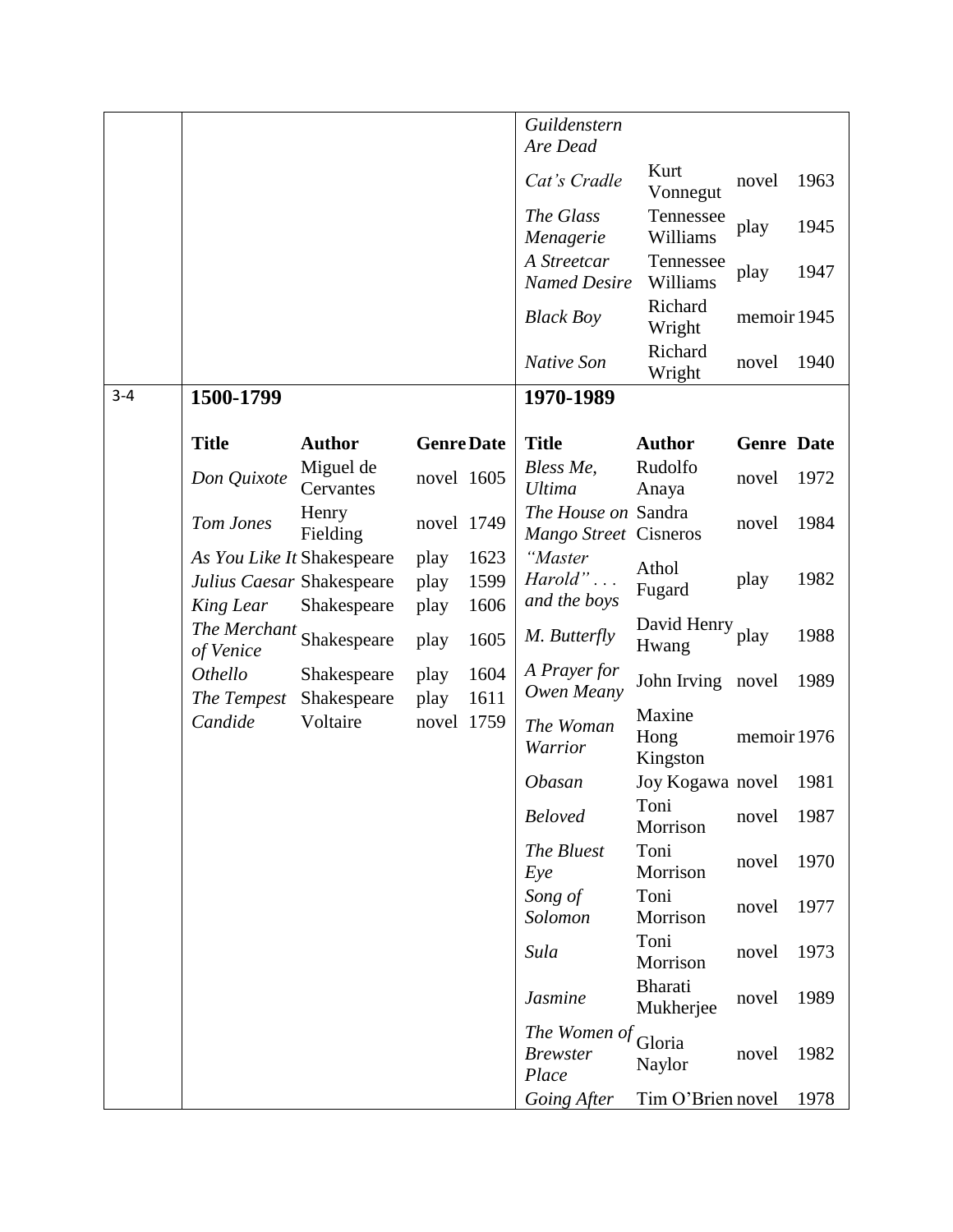|       |                            |                            |                   | Cacciato                             |                              |                   |      |
|-------|----------------------------|----------------------------|-------------------|--------------------------------------|------------------------------|-------------------|------|
|       |                            |                            |                   | Equus                                | Peter<br><b>Shaffer</b>      | play              | 1973 |
|       |                            |                            |                   | Ceremony                             | Leslie<br>Marmon<br>Silko    | novel             | 1977 |
|       |                            |                            |                   | Sophie's<br>Choice                   | William<br>Styron            | novel             | 1979 |
|       |                            |                            |                   | The Color<br>Purple                  | Alice<br>Walker              | novel             | 1982 |
|       |                            |                            |                   | Fences                               | August<br>Wilson             | play              | 1983 |
|       |                            |                            |                   | The Piano<br>Lesson                  | August<br>Wilson             | play              | 1987 |
| $5-6$ | 1800-1899                  |                            |                   | 1990-Present                         |                              |                   |      |
|       | <b>Title</b>               | <b>Author</b>              | <b>Genre Date</b> | <b>Title</b>                         | <b>Author</b>                | <b>Genre Date</b> |      |
|       | Emma                       | Jane Austen novel 1815     |                   | Reservation                          | Sherman                      | novel 1995        |      |
|       | Mansfield<br>Park          | Jane Austen novel 1814     |                   | <b>Blues</b><br>The Blind            | Alexie<br>Margaret           |                   |      |
|       | Pride and                  |                            |                   | Assassin                             | Atwood                       | novel 2000        |      |
|       | Prejudice                  | Jane Austen novel 1813     |                   | Oryx and                             | Margaret                     | novel 2003        |      |
|       | Jane Eyre                  | Charlotte<br><b>Bronte</b> | novel 1847        | Crake<br>The Memory                  | Atwood                       |                   |      |
|       | Wuthering<br>Heights       | Emily Bronte novel 1847    |                   | Keeper's<br>Daughter                 | Kim<br>Edwards               | novel 2005        |      |
|       | <b>The</b><br>Awakening    | Kate Chopin novel 1899     |                   | Cold Mountain                        | Charles<br>Frazier           | novel 1997        |      |
|       | The Red<br><b>Badge</b> of | Stephen<br>Crane           | novel 1895        | <b>Snow Falling</b><br>on Cedars     | David<br>Guterson            | novel 1994        |      |
|       | Courage                    |                            |                   | The Kite<br>Runner                   | Khaled<br>Hosseini           | novel 2003        |      |
|       | <b>Bleak House</b>         | Charles<br>Dickens         | novel 1853        | A Thousand                           | Khaled                       |                   |      |
|       | David                      | Charles                    | novel 1850        | <b>Splendid Suns</b>                 | Hosseini                     | novel 2007        |      |
|       | Copperfield<br>Great       | Dickens<br>Charles         |                   | Never Let Me<br>Go                   | Kazuo<br>Ishiguro            | novel 2005        |      |
|       | Expectations               | Dickens                    | novel 1861        | <b>The</b>                           |                              |                   |      |
|       | Oliver Twist               | Charles<br>Dickens         | novel 1837        | Poisonwood<br><b>Bible</b>           | <b>Barbara</b><br>Kingsolver | novel 1998        |      |
|       | A Tale of Two Charles      |                            | novel 1859        | The Namesake                         | Jumpa Lahiri novel 2004      |                   |      |
|       | <b>Cities</b><br>Crime and | Dickens<br>Fyodor          |                   | All the Pretty<br>Horses             | Cormac<br>McCarthy           | novel 1992        |      |
|       | Punishment                 | Dostoyevsky                | novel 1866        | Atonement                            | Ian McEwan novel 2001        |                   |      |
|       | <b>Madame</b>              | Gustave                    | novel 1856        | Native Speaker Chang Rae- novel 1995 |                              |                   |      |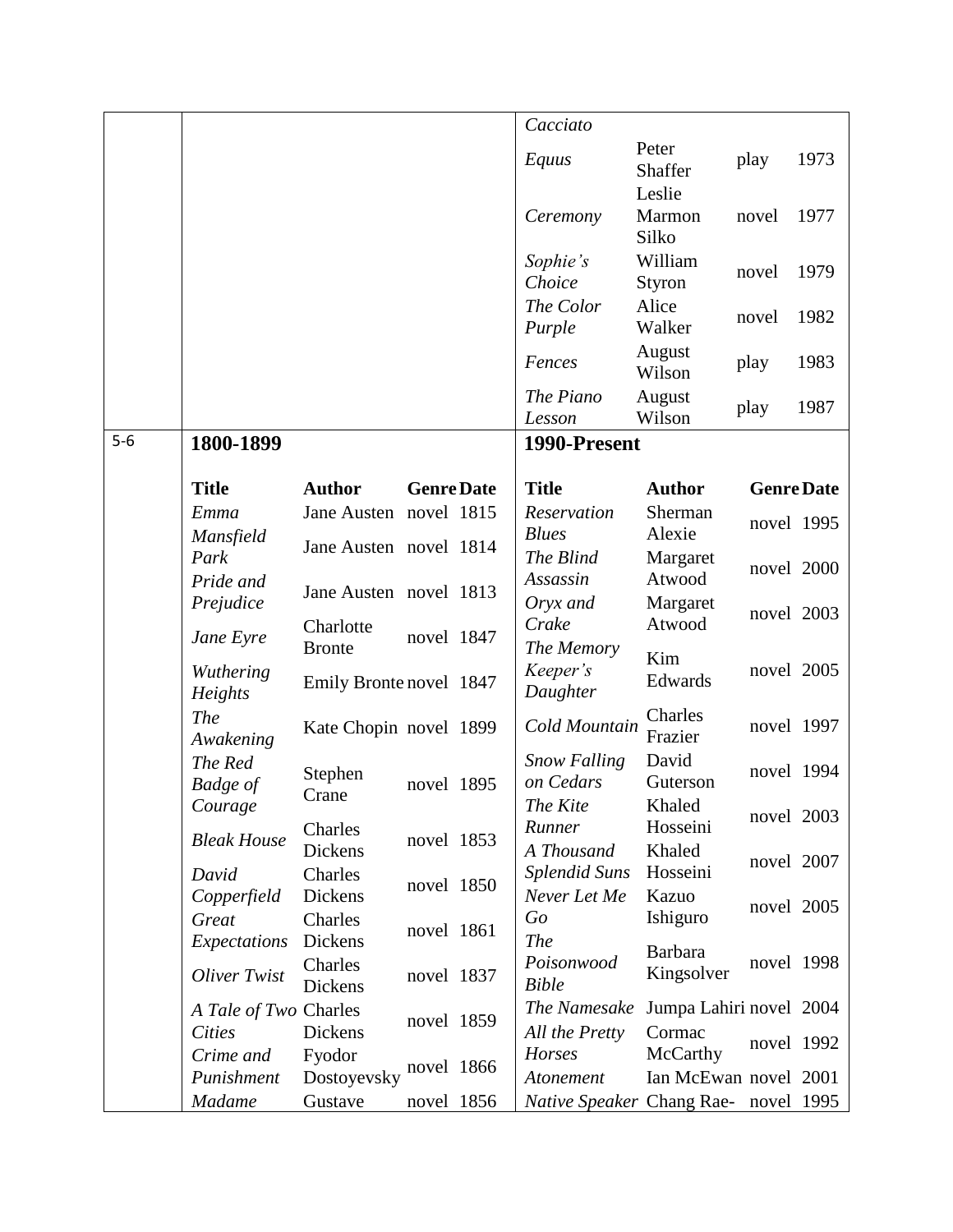|         | <b>Bovary</b>                       | Flaubert                |            |                   |                           | Lee                                  |            |  |
|---------|-------------------------------------|-------------------------|------------|-------------------|---------------------------|--------------------------------------|------------|--|
|         |                                     |                         |            |                   |                           |                                      |            |  |
|         | Jude the                            | <b>Thomas</b>           | novel 1895 |                   | The God of                | Arundhati                            | novel 1997 |  |
|         | Obscure                             | Hardy                   |            |                   | <b>Small Things</b>       | Roy                                  |            |  |
|         | The Mayor of Thomas                 |                         | novel 1886 |                   | A Thousand                | Jane Smiley novel 1991               |            |  |
|         | Casterbridge Hardy                  |                         |            |                   | Acres                     |                                      |            |  |
|         | Tess of the                         | Thomas                  |            |                   | <b>The</b>                |                                      |            |  |
|         | d'Urbervilles                       | Hardy                   | novel 1891 |                   | Bonesetter's              | Amy Tan                              | novel 2001 |  |
|         | The Scarlet                         | Nathaniel               |            |                   | Daughter                  |                                      |            |  |
|         | Letter                              | Hawthorne               | novel 1850 |                   | The Story of              | David                                |            |  |
|         |                                     |                         |            |                   |                           |                                      | novel 2008 |  |
|         | A Doll's                            | Henrik Ibsen play       |            | 1879              | Edgar Sawtelle Wroblewski |                                      |            |  |
|         | House                               |                         |            |                   |                           |                                      |            |  |
|         | The American Henry James novel 1877 |                         |            |                   |                           |                                      |            |  |
|         | The Portrait                        |                         |            |                   |                           |                                      |            |  |
|         | of a Lady                           | Henry James novel 1881  |            |                   |                           |                                      |            |  |
|         |                                     | Herman                  |            |                   |                           |                                      |            |  |
|         | Moby-Dick                           | Melville                | novel 1851 |                   |                           |                                      |            |  |
|         |                                     |                         |            |                   |                           |                                      |            |  |
|         | Frankenstein                        | Mary Shelley novel 1818 |            |                   |                           |                                      |            |  |
|         | Anna                                | Leo Tolstoy novel 1877  |            |                   |                           |                                      |            |  |
|         | Karenina                            |                         |            |                   |                           |                                      |            |  |
|         | Adventures of                       |                         |            |                   |                           |                                      |            |  |
|         | Huckleberry Mark Twain novel 1885   |                         |            |                   |                           |                                      |            |  |
|         | Finn                                |                         |            |                   |                           |                                      |            |  |
|         |                                     |                         |            |                   |                           |                                      |            |  |
|         |                                     |                         |            |                   |                           |                                      |            |  |
| $7 - 8$ | 1900-1939                           |                         |            |                   | $\bullet$                 | Student choice (choose any book on   |            |  |
|         |                                     |                         |            |                   |                           | the list that you or your classmates |            |  |
|         | <b>Title</b>                        | <b>Author</b>           |            | <b>Genre Date</b> | haven't read yet)         |                                      |            |  |
|         |                                     | Willa                   |            |                   |                           |                                      |            |  |
|         | My Antonia                          | Cather                  |            | novel 1918        |                           |                                      |            |  |
|         |                                     |                         |            |                   |                           |                                      |            |  |
|         | The Cherry                          | Anton                   | play       | 1904              |                           |                                      |            |  |
|         | <b>Orchard</b>                      | Chekhov                 |            |                   |                           |                                      |            |  |
|         | Heart of                            | Joseph                  |            | novel 1902        |                           |                                      |            |  |
|         | Darkness                            | Conrad                  |            |                   |                           |                                      |            |  |
|         |                                     | Theodore                |            |                   |                           |                                      |            |  |
|         | Sister Carrie                       | Dreiser                 |            | novel 1900        |                           |                                      |            |  |
|         | Murder in the                       |                         |            |                   |                           |                                      |            |  |
|         |                                     | T.S. Eliot              | play       | 1935              |                           |                                      |            |  |
|         | Cathedral                           |                         |            |                   |                           |                                      |            |  |
|         | Absalom,                            | William                 |            | novel 1936        |                           |                                      |            |  |
|         | Absalom!                            | Faulkner                |            |                   |                           |                                      |            |  |
|         |                                     | William                 |            |                   |                           |                                      |            |  |
|         | As I Lay Dying                      | Faulkner                |            | novel 1930        |                           |                                      |            |  |
|         |                                     | William                 |            |                   |                           |                                      |            |  |
|         | Light in August                     | Faulkner                |            | novel 1932        |                           |                                      |            |  |
|         |                                     |                         |            |                   |                           |                                      |            |  |
|         | The Sound and                       | William                 |            | novel 1929        |                           |                                      |            |  |
|         | the Fury<br>The Great               | Faulkner<br>F. Scott    |            | novel 1925        |                           |                                      |            |  |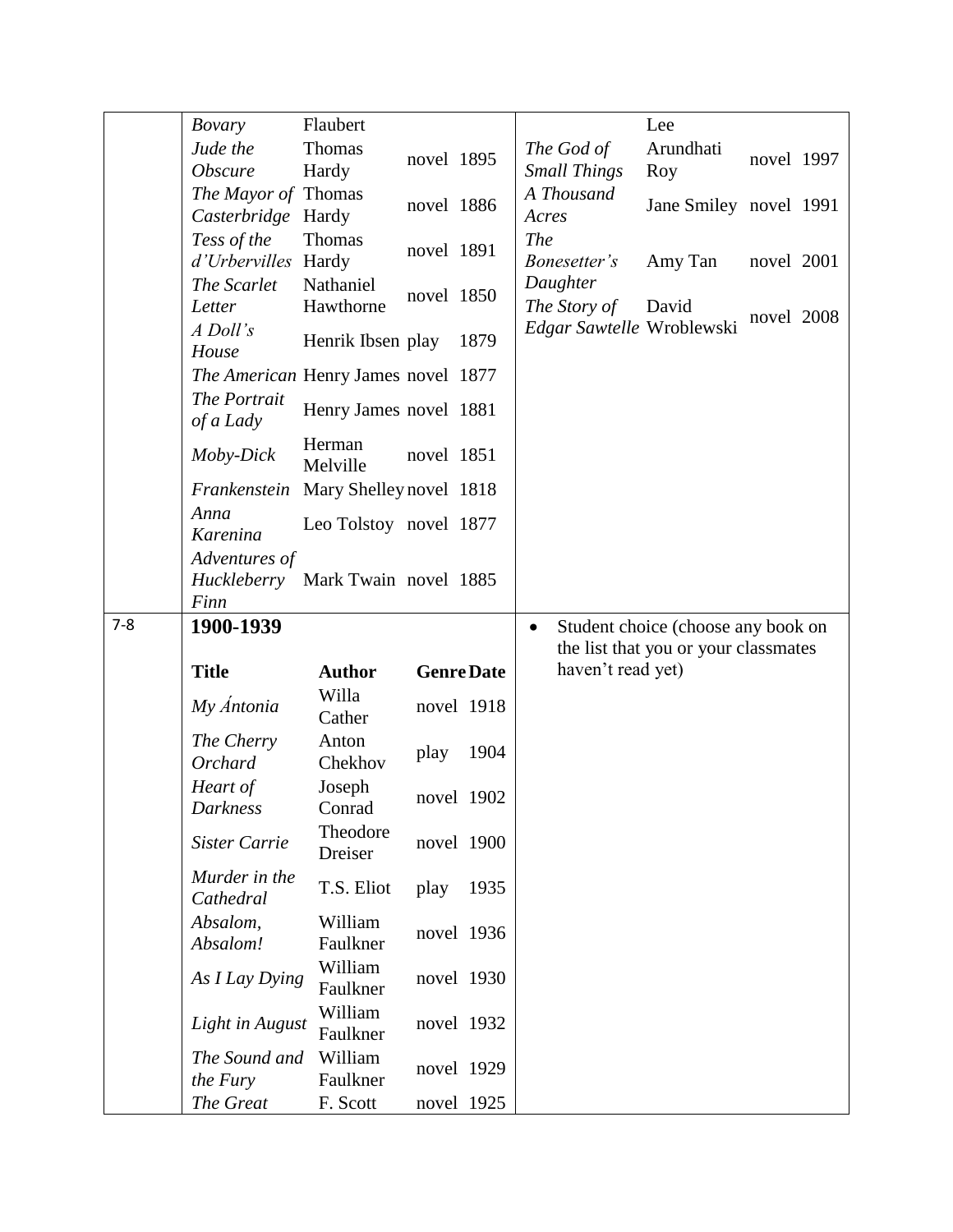| Gatsby                                            | Fitzgerald                |            |      |  |
|---------------------------------------------------|---------------------------|------------|------|--|
| A Passage to<br><i>India</i>                      | E.M. Forster novel 1924   |            |      |  |
| The Little Foxes                                  | Lillian<br>Hellman        | play       | 1939 |  |
| Their Eyes Were Zora Neale<br><b>Watching God</b> | Hurston                   | novel 1937 |      |  |
| <b>Brave New</b><br>World                         | Aldous<br>Huxley          | novel 1931 |      |  |
| A Portrait of the                                 |                           |            |      |  |
| Artist as a                                       | James Joyce novel 1916    |            |      |  |
| Young Man                                         |                           |            |      |  |
| <b>Billy Budd</b>                                 | Herman<br>Melville        | novel 1924 |      |  |
| Major Barbara                                     | George<br>Bernard<br>Shaw | play       | 1905 |  |
| The Grapes of<br>Wrath                            | John<br>Steinbeck         | novel 1939 |      |  |
| The Age of<br>Innocence                           | Edith<br>Wharton          | novel 1920 |      |  |
| <b>Ethan Frome</b>                                | Edith<br>Wharton          | novel 1911 |      |  |
| The House of<br>Mirth                             | Edith<br>Wharton          | novel 1905 |      |  |
| Mrs. Dalloway                                     | Virginia<br>Woolf         | novel 1925 |      |  |

# Course Methodology

|               | Semester 1            |                                                |  |  |  |  |
|---------------|-----------------------|------------------------------------------------|--|--|--|--|
| <b>Unit</b>   | <b>Topic</b>          | <b>Activities</b>                              |  |  |  |  |
| $\mathbf{1}$  | The Process of        | <b>Independent Reading</b>                     |  |  |  |  |
|               | Reading,              | <b>Critical Reading Journal</b>                |  |  |  |  |
|               | Responding to,        | Vocabulary                                     |  |  |  |  |
|               | and Writing About     | Unit Assignment                                |  |  |  |  |
|               | Literature; Special   | <b>Essay Outline</b>                           |  |  |  |  |
|               | <b>Writing Topics</b> | <b>Working Practice Essay</b>                  |  |  |  |  |
|               | About Literature      | Unit Essay Assessment                          |  |  |  |  |
|               |                       | Compare-Contrast, Reader-Response, or Argument |  |  |  |  |
|               |                       | AP Exam Practice                               |  |  |  |  |
|               |                       | <b>Discussions</b>                             |  |  |  |  |
| $\mathcal{L}$ | Fiction & Point of    | <b>Independent Reading</b>                     |  |  |  |  |
|               | View                  | <b>Critical Reading Journal</b>                |  |  |  |  |
|               |                       | Vocabulary                                     |  |  |  |  |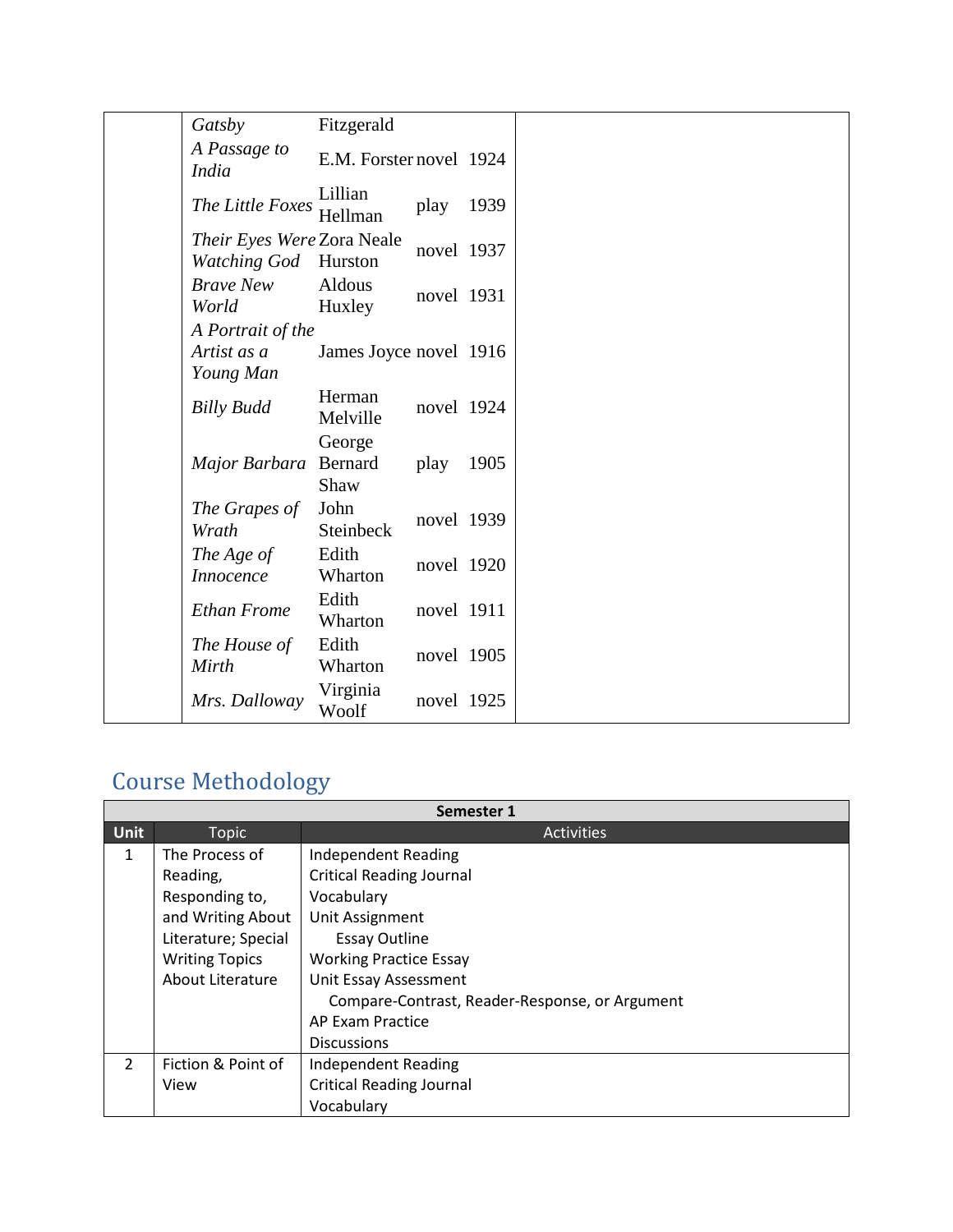|                |               | Unit Assignment                                    |
|----------------|---------------|----------------------------------------------------|
|                |               | Plot, Point of View                                |
|                |               | <b>Working Practice Essay</b>                      |
|                |               | Unit Essay Assessment                              |
|                |               | Point of View Critique                             |
|                |               | AP Exam Practice                                   |
|                |               | <b>Discussions</b>                                 |
| $\overline{3}$ | Characters &  | <b>Independent Reading</b>                         |
|                | Setting       | <b>Critical Reading Journal</b>                    |
|                |               | Vocabulary                                         |
|                |               | Unit Assignment                                    |
|                |               | Character Conflict, Change of Setting              |
|                |               | <b>Working Practice Essay</b>                      |
|                |               | Unit Essay Assessment                              |
|                |               | Setting and Human Character through Research       |
|                |               | <b>AP Exam Practice</b>                            |
|                |               | <b>Discussions</b>                                 |
| 4              | Structure     | <b>Independent Reading</b>                         |
|                |               | <b>Critical Reading Journal</b>                    |
|                |               | Vocabulary                                         |
|                |               | Unit Assignment                                    |
|                |               | Surprises in Literature, Research Structural Terms |
|                |               | <b>Working Practice Essay</b>                      |
|                |               | Unit Essay Assessment                              |
|                |               | <b>Structure in Literature</b>                     |
|                |               | AP Exam Practice                                   |
|                |               | <b>Discussions</b>                                 |
|                |               | Midterm                                            |
|                |               | Literary Criticism                                 |
| 5              | Tone & Style  | <b>Independent Reading</b>                         |
|                |               | <b>Critical Reading Journal</b>                    |
|                |               | Vocabulary                                         |
|                |               | Unit Assignment                                    |
|                |               | Character Sketches, Narrator                       |
|                |               | <b>Working Practice Essay</b>                      |
|                |               | Unit Essay Assessment                              |
|                |               | Author's Style & Attitudes                         |
|                |               | <b>AP Exam Practice</b>                            |
|                |               | <b>Discussions</b>                                 |
| 6              | Symbolism and | <b>Independent Reading</b>                         |
|                | Allegory      | <b>Critical Reading Journal</b>                    |
|                |               | Vocabulary                                         |
|                |               | Unit Assignment                                    |
|                |               | Symbolism                                          |
|                |               | <b>Working Practice Essay</b>                      |
|                |               | Unit Essay Assessment                              |
|                |               | Compare/Contrast Symbolism                         |
|                |               |                                                    |
|                |               | AP Exam Practice                                   |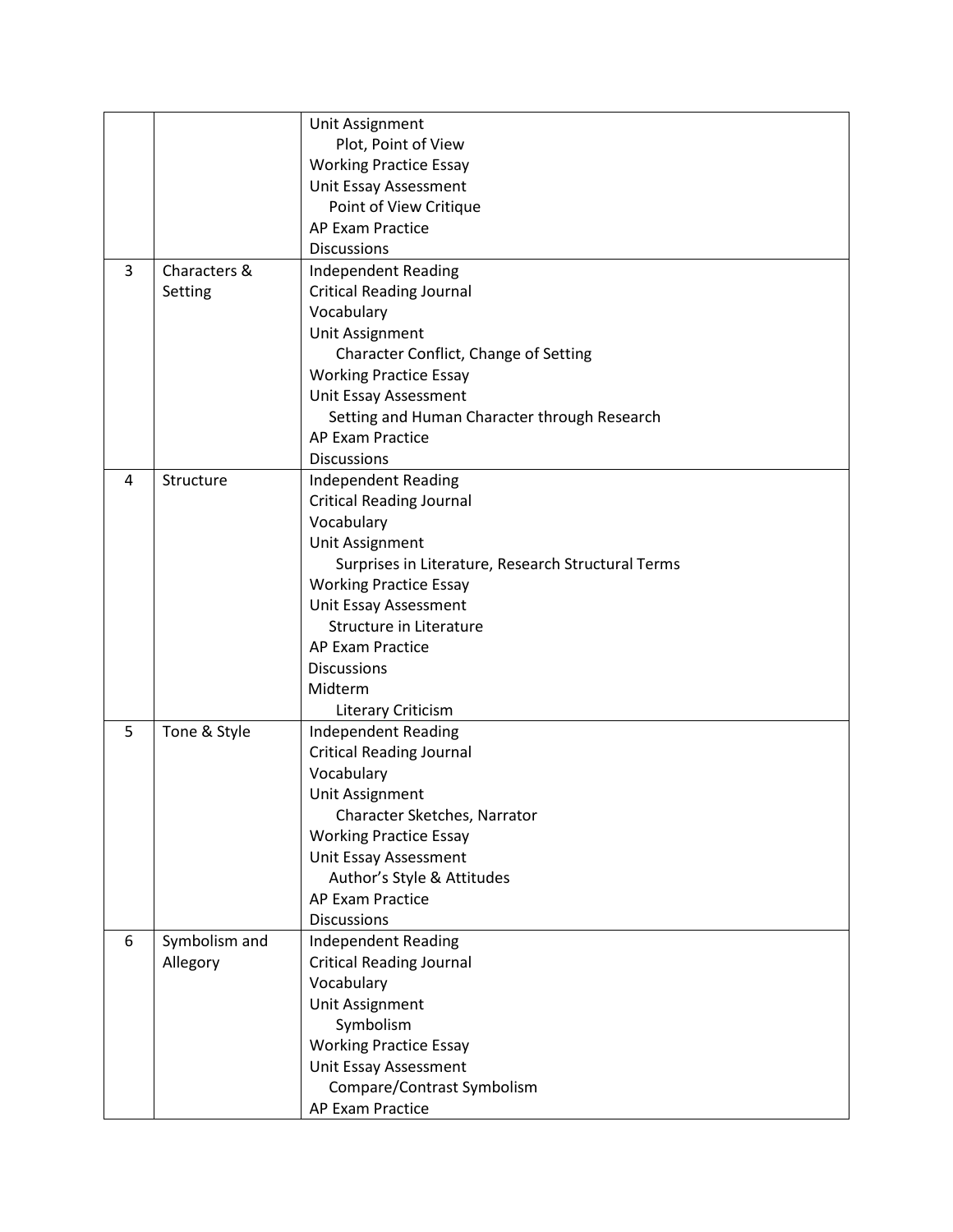|                |                  | <b>Discussions</b>                      |
|----------------|------------------|-----------------------------------------|
| $\overline{7}$ | Idea or Theme    | <b>Independent Reading</b>              |
|                |                  | <b>Critical Reading Journal</b>         |
|                |                  | Vocabulary                              |
|                |                  | Unit Assignment                         |
|                |                  | Main Idea Topic Sentence, Idea Critique |
|                |                  | <b>Working Practice Essay</b>           |
|                |                  | Unit Essay Assessment                   |
|                |                  | Research Essay                          |
|                |                  | AP Exam Practice                        |
|                |                  | <b>Discussions</b>                      |
| 8              | Finals & Project | <b>Independent Reading</b>              |
|                |                  | <b>Critical Reading Journal</b>         |
|                |                  | <b>Vocabulary Final</b>                 |
|                |                  | Working Practice Essay-Final Draft      |
|                |                  | AP Exam Practice-Final Prose Exam       |
|                |                  | Final Exam                              |
|                |                  | <b>Discussions</b>                      |

|                |                  | Semester 2                                                  |
|----------------|------------------|-------------------------------------------------------------|
| <b>Unit</b>    | <b>Topic</b>     | <b>Activities</b>                                           |
| 1              | Meeting Poetry & | <b>Independent Reading</b>                                  |
|                | Words            | <b>Critical Reading Journal</b>                             |
|                |                  | Vocabulary                                                  |
|                |                  | Unit Assignment                                             |
|                |                  | Paraphrase, Explication, Analysis; Diction                  |
|                |                  | <b>Working Practice Essay</b>                               |
|                |                  | Unit Essay Assessment                                       |
|                |                  | Poetry Analysis                                             |
|                |                  | AP Exam Practice                                            |
|                |                  | <b>Discussions</b>                                          |
| $\overline{2}$ | Imagery &        | <b>Independent Reading</b>                                  |
|                | Metaphorical     | <b>Critical Reading Journal</b>                             |
|                | Language         | Vocabulary                                                  |
|                |                  | Unit Assignment                                             |
|                |                  | Imagery, Metaphor/Simile, Figure of Speech                  |
|                |                  | <b>Working Practice Essay</b>                               |
|                |                  | Unit Essay Assessment                                       |
|                |                  | Poetry Analysis: Imagery, Metaphor/Simile, Figure of Speech |
|                |                  | AP Exam Practice                                            |
|                |                  | <b>Discussions</b>                                          |
| 3              | Tone & Form      | <b>Independent Reading</b>                                  |
|                |                  | <b>Critical Reading Journal</b>                             |
|                |                  | Vocabulary                                                  |
|                |                  | Unit Assignment                                             |
|                |                  | Poetic Tone, Poetry Form                                    |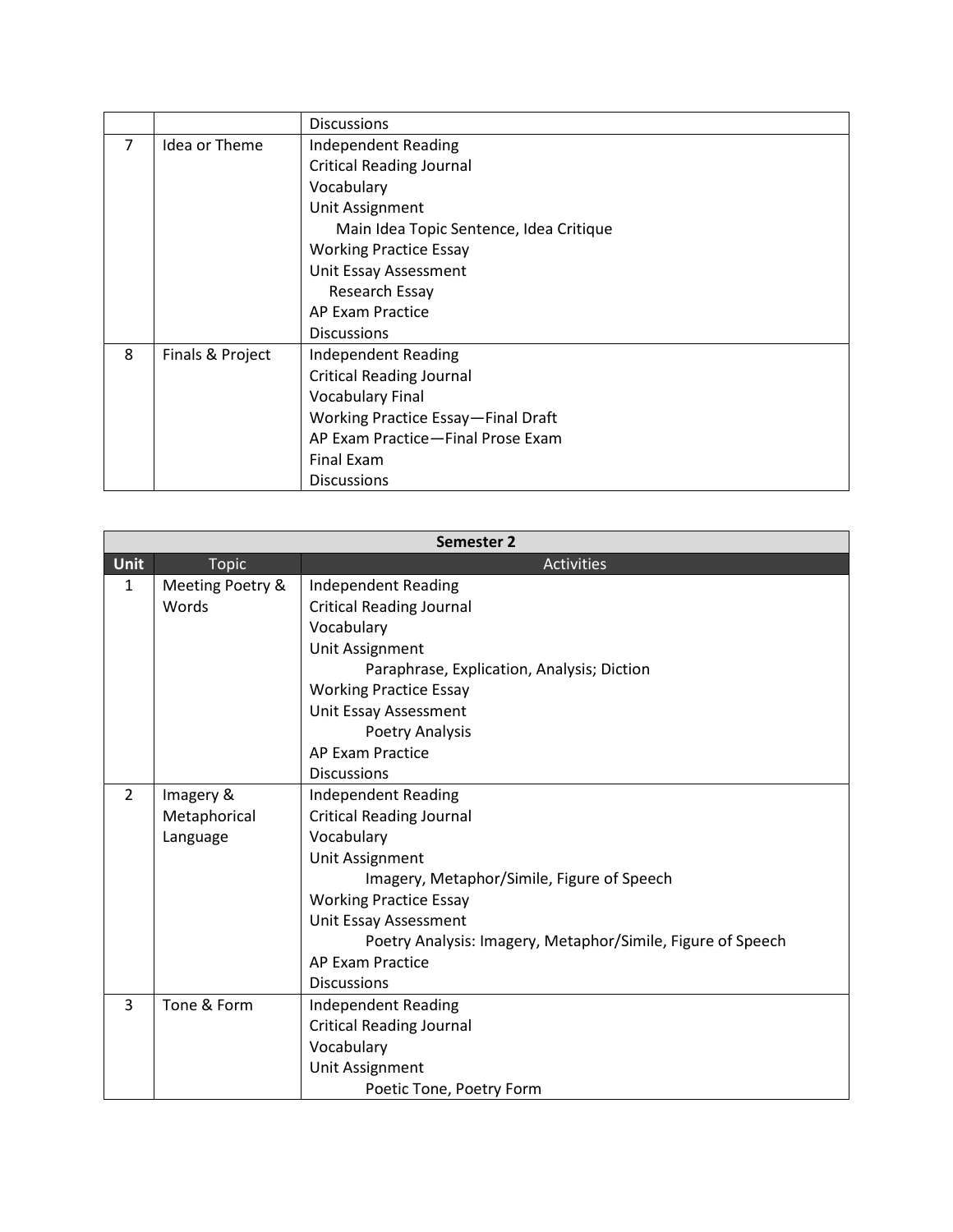|                |                         | <b>Working Practice Essay</b>                  |
|----------------|-------------------------|------------------------------------------------|
|                |                         | Unit Essay Assessment                          |
|                |                         | Compare/Contrast Tone in Poetry                |
|                |                         | AP Exam Practice                               |
|                |                         | <b>Discussions</b>                             |
| 4              | Symbolism and           | <b>Independent Reading</b>                     |
|                | Allusion                | <b>Critical Reading Journal</b>                |
|                |                         | Vocabulary                                     |
|                |                         | Unit Assignment                                |
|                |                         | Symbolism and Allusion in Poetry               |
|                |                         | <b>Working Practice Essay</b>                  |
|                |                         | Unit Essay Assessment                          |
|                |                         | Poetry Research Essay                          |
|                |                         | <b>AP Exam Practice</b>                        |
|                |                         | <b>Discussions</b>                             |
|                |                         | Midterm                                        |
|                |                         | Songs as Poetry                                |
| 5              | The Dramatic            | <b>Independent Reading</b>                     |
|                | Vision                  | <b>Critical Reading Journal</b>                |
|                |                         | Vocabulary                                     |
|                |                         | Unit Assignment                                |
|                |                         | Dialogue                                       |
|                |                         | <b>Working Practice Essay</b>                  |
|                |                         | Unit Essay Assessment                          |
|                |                         | Characteristics of the Dramatic Form           |
|                |                         | <b>AP Exam Practice</b>                        |
|                |                         | <b>Discussions</b>                             |
| 6              | The Tragic and          | <b>Independent Reading</b>                     |
|                | <b>Comic Vision</b>     | <b>Critical Reading Journal</b>                |
|                |                         | Vocabulary                                     |
|                |                         | Unit Assignment                                |
|                |                         | Tragic Flaw Monologue, Comedic Character       |
|                |                         | <b>Working Practice Essay</b>                  |
|                |                         | Unit Essay Assessment                          |
|                |                         | <b>Compare/Contrast Comedies and Tragedies</b> |
|                |                         | <b>AP Exam Practice</b>                        |
|                |                         | <b>Discussions</b>                             |
| $\overline{7}$ | Visions of              | <b>Independent Reading</b>                     |
|                | <b>Dramatic Reality</b> | <b>Critical Reading Journal</b>                |
|                | and Nonreality          | Vocabulary                                     |
|                |                         | Unit Assignment                                |
|                |                         | Reality vs. Nonreality                         |
|                |                         | <b>Working Practice Essay</b>                  |
|                |                         | Unit Essay Assessment                          |
|                |                         | <b>Theatrical Critique</b>                     |
|                |                         | AP Exam Practice                               |
|                |                         | <b>Discussions</b>                             |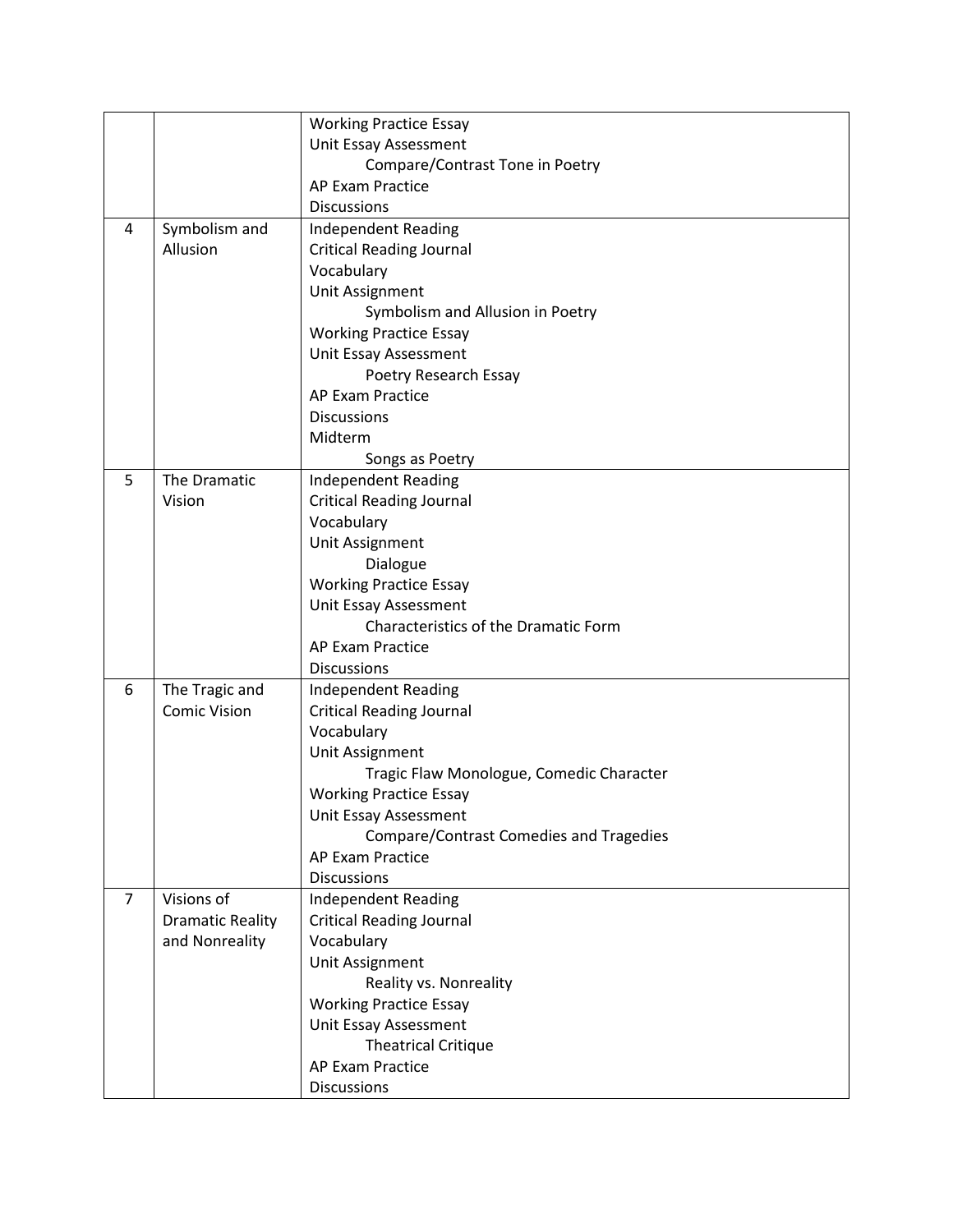| 8 | Finals & Project | Independent Reading                |
|---|------------------|------------------------------------|
|   |                  | <b>Critical Reading Journal</b>    |
|   |                  | <b>Vocabulary Final</b>            |
|   |                  | Working Practice Essay-Final Draft |
|   |                  | AP Exam Practice-Final Prose Exam  |
|   |                  | Final Exam                         |
|   |                  | <b>Discussions</b>                 |

## Critical Reading Journal

Each unit, students must submit a Critical Reading Journal of the assigned literature they read. The CRJ is for you to be able to look back on what you have read and to study as you prepare for the AP exam. Your journal should be at least 1 paragraph for each selection. Journal entries must be in complete sentences. Plot summaries will not be accepted. Entries must show higher level thinking skills (Bloom's Taxology). For ideas of what to write about, you can look at the questions after each piece of literature, but please do not just answer the questions. You will be sharing your thoughts from your CRJ in the Discussions.

#### Vocabulary

Every unit you will be working with 10 new vocabulary words that are important to learn for the AP English Literature & Composition Exam. For each word, you will need to define it, give an example, and provide a visual representation of the word. Students should then work to incorporate the vocabulary into their writing as well as recognize it in their reading.

## Working Practice Essay

Through each semester, you will be working on writing and revising one essay on a provided topic. You will be revising your essay based on what you learned in that unit, teacher feedback, and peer review. You will not earn a grade on this essay until you submit the final draft in Unit 8. You will also write a reflection on the revision process.

## Independent Reading

Every two units you will be selecting an Independent Reading book. You will be reading this book on your own and completing assignments on the book you chose, as well as discussing background information and purpose of the book with your classmates. The reading options are listed above so you can choose your books ahead of time and obtain them.

#### Essays

There will be a wide variety of essays required for this course, including timed, revised, researched, informal, expository, analytical, and argumentative. Students are advised to always submit their best attempt on the essays, making sure they plan their essays before writing them and review them before submitting them. Students will get 1 opportunity for teacher feedback on their paper before submitting the final draft. They will message 1 paragraph to the teacher, identifying a problem they are having. If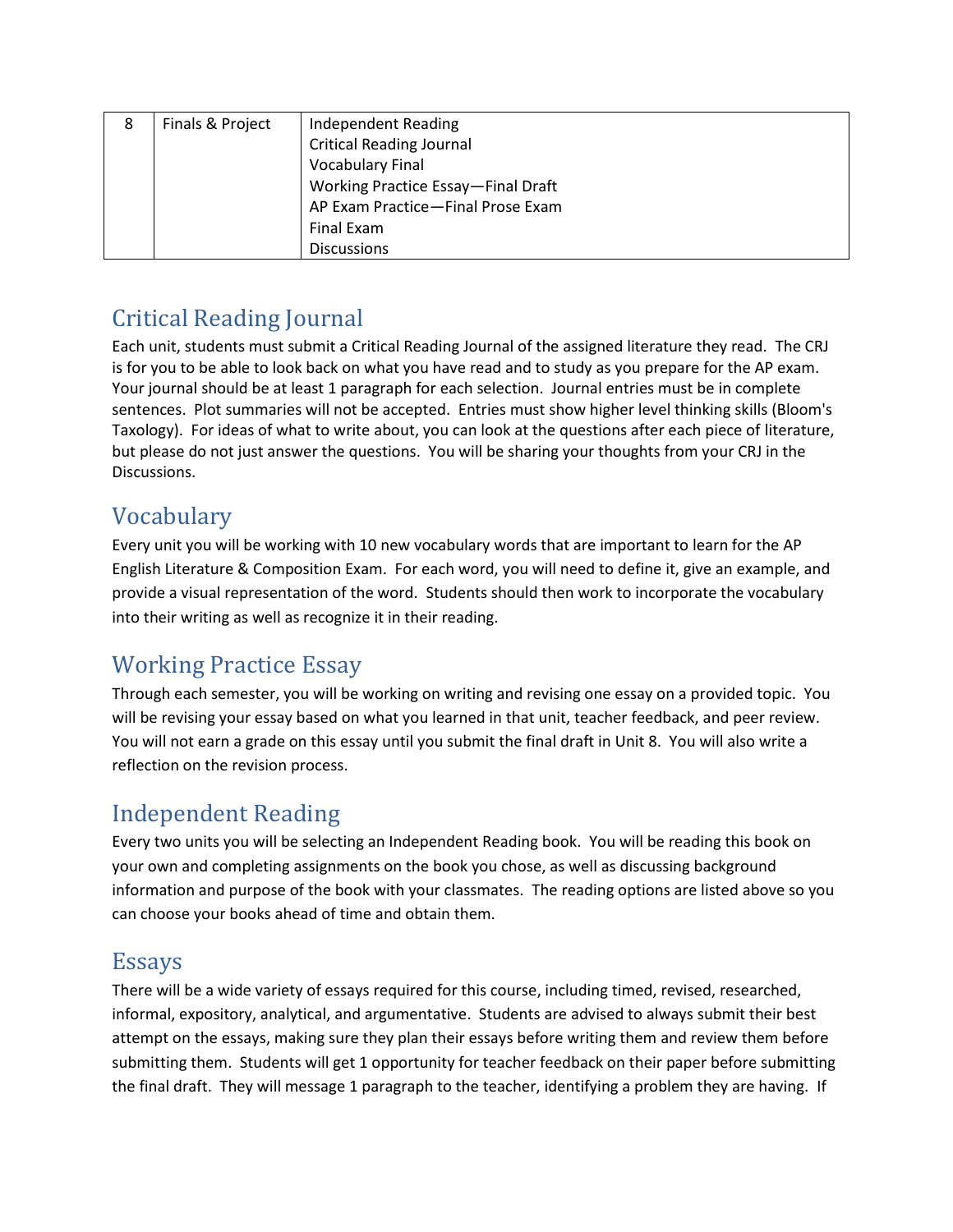students struggle with basic grammar and writing skills, they should utilize the National University Writing Center, which is a free online writing tutoring service for all NUVHS students. When students submit an essay, they should leave a comment of one thing they felt they did well on the essay, and one thing they struggled with on the essay. This will help the teacher focus the comments on what is most helpful for the student.

#### **Discussions**

Each unit has multiple discussion topics. Discussion topics are about your reading assignments and peer essay reviews. Discussions count as your participation grade. Original posts should be a minimum of 200 words. You must respond to at least 2 of your classmates' posts, with each response a minimum of 100 words. Try to use higher level thinking when responding to the Discussion prompts and your classmates' posts. These discussions should mimic Socratic-style discussions, with multiple responses going back and forth on each Discussion Board.

#### Semester Project

Each semester, students will work throughout the term on a Project that will be completed and submitted during Unit 8. The Project will include research, reading, and writing. To ensure students do not wait until the end of the course to start working on the Project, some of the Unit Assignments will require students to complete different steps of the Project.

| Semester 1                      |                        |  |
|---------------------------------|------------------------|--|
| <b>Activity</b>                 | Points                 |  |
| <b>Grade Eligibility Checks</b> | 1                      |  |
| $(H1-3)$                        |                        |  |
| <b>Student Questionnaire</b>    | 5                      |  |
| Assignment                      |                        |  |
| <b>Critical Reading Journal</b> | 10                     |  |
| (Units 1-8)                     |                        |  |
| <b>Independent Reading</b>      | 10                     |  |
| (Units 1-8)                     |                        |  |
| Vocabulary (Units 1-7)          | 10                     |  |
| Discussions (4 each, Units      | 5                      |  |
| $1-8)$                          |                        |  |
| Assignments (Units 1-7)         | 10                     |  |
| Unit Essay (Units 1-7)          | 25                     |  |
| <b>Working Practice Essay</b>   | $\mathbf{1}$           |  |
| (Units 1-7)                     |                        |  |
| Practice AP Literature          | Varies by Unit (44-54) |  |
| Exam (Units 1-7)                |                        |  |
| Midterm (Unit 4)                | 50                     |  |
| Unit 8 Assignment               | 50                     |  |
| Unit 8 Vocabulary Exam          | 50                     |  |

#### Assessment: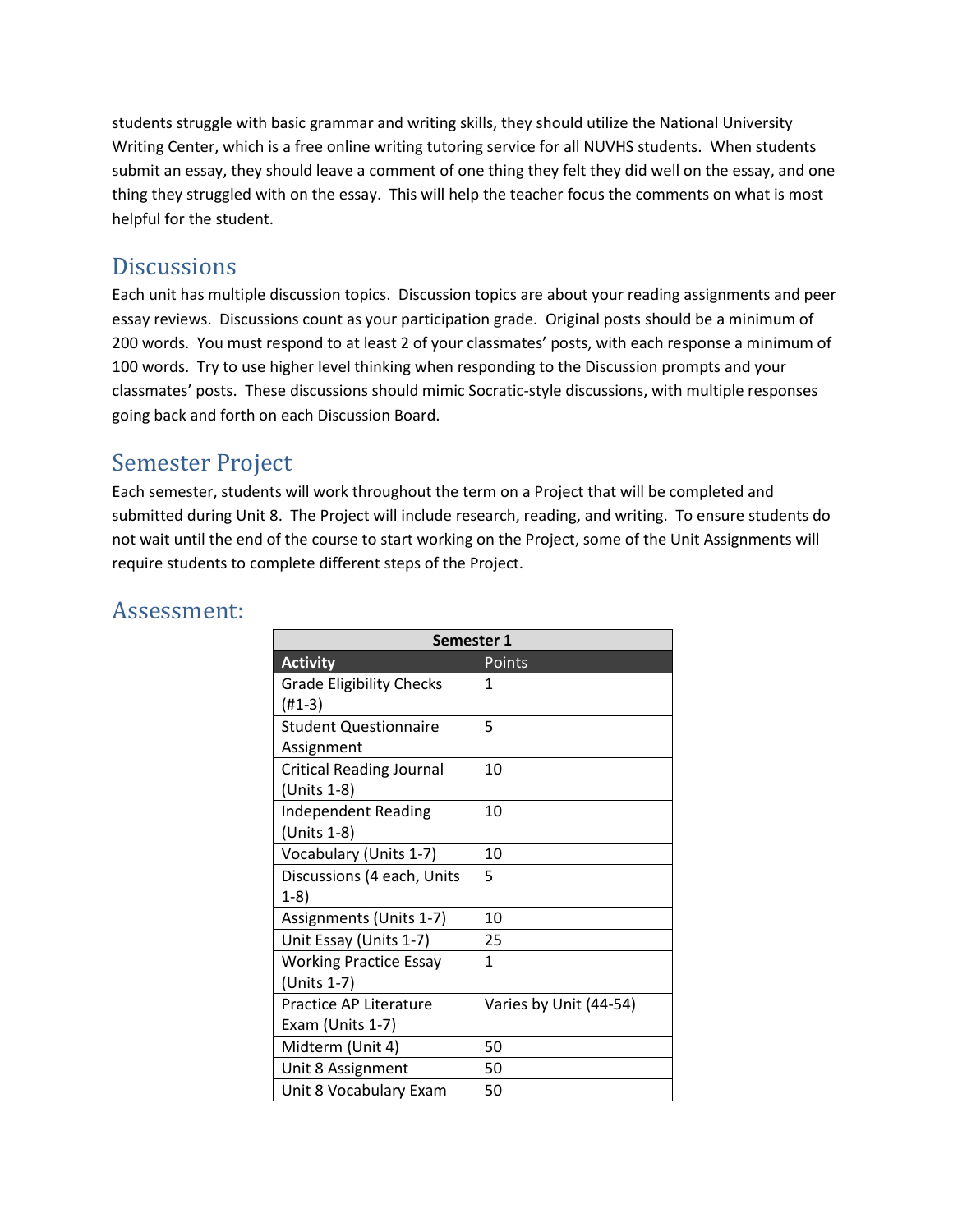| Unit 8 Final Exam             | 50  |  |
|-------------------------------|-----|--|
| <b>Working Practice Essay</b> | 50  |  |
| (Final Draft)                 |     |  |
| Unit 8 Practice AP Essay      | 150 |  |
| Exam                          |     |  |
| Project (Unit 8)              | 100 |  |
| <b>Points Possible: 1450</b>  |     |  |

| <b>Semester 2</b>               |                        |  |
|---------------------------------|------------------------|--|
| <b>Grade Eligibility Checks</b> | 1                      |  |
| $(H1-3)$                        |                        |  |
| <b>Student Questionnaire</b>    | 5                      |  |
| Assignment                      |                        |  |
| <b>Critical Reading Journal</b> | 10                     |  |
| (Units 1-8)                     |                        |  |
| <b>Independent Reading</b>      | 10                     |  |
| (Units 1-8)                     |                        |  |
| Vocabulary (Units 1-7)          | 10                     |  |
| Discussions (4 each, Units      | 5                      |  |
| $1-8)$                          |                        |  |
| Assignments (Units 1-7)         | 10                     |  |
| Unit Essay (Units 1-7)          | 25                     |  |
| <b>Working Practice Essay</b>   | $\mathbf{1}$           |  |
| (Units 1-7)                     |                        |  |
| Practice AP Literature          | Varies by Unit (40-54) |  |
| Exam (Units 1-7)                |                        |  |
| Midterm (Unit 4)                | 50                     |  |
| Unit 8 Assignment               | 50                     |  |
| Unit 8 Vocabulary Exam          | 50                     |  |
| Unit 8 Final Exam               | 50                     |  |
| <b>Working Practice Essay</b>   | 50                     |  |
| (Final Draft)                   |                        |  |
| Unit 8 Practice AP Essay        | 134                    |  |
| Exam                            |                        |  |
| Project (Unit 8)                | 100                    |  |
| <b>Points Possible: 1406</b>    |                        |  |

# Grading Scale

| <b>Letter Grade</b> | <b>Percentage Earned</b> |
|---------------------|--------------------------|
| А                   | $95%+$                   |
| А-                  | 90%-94%                  |
| $B+$                | 87%-89.9%                |
| B                   | 84%-86.9%                |
| R-                  | 80%-83.9%                |